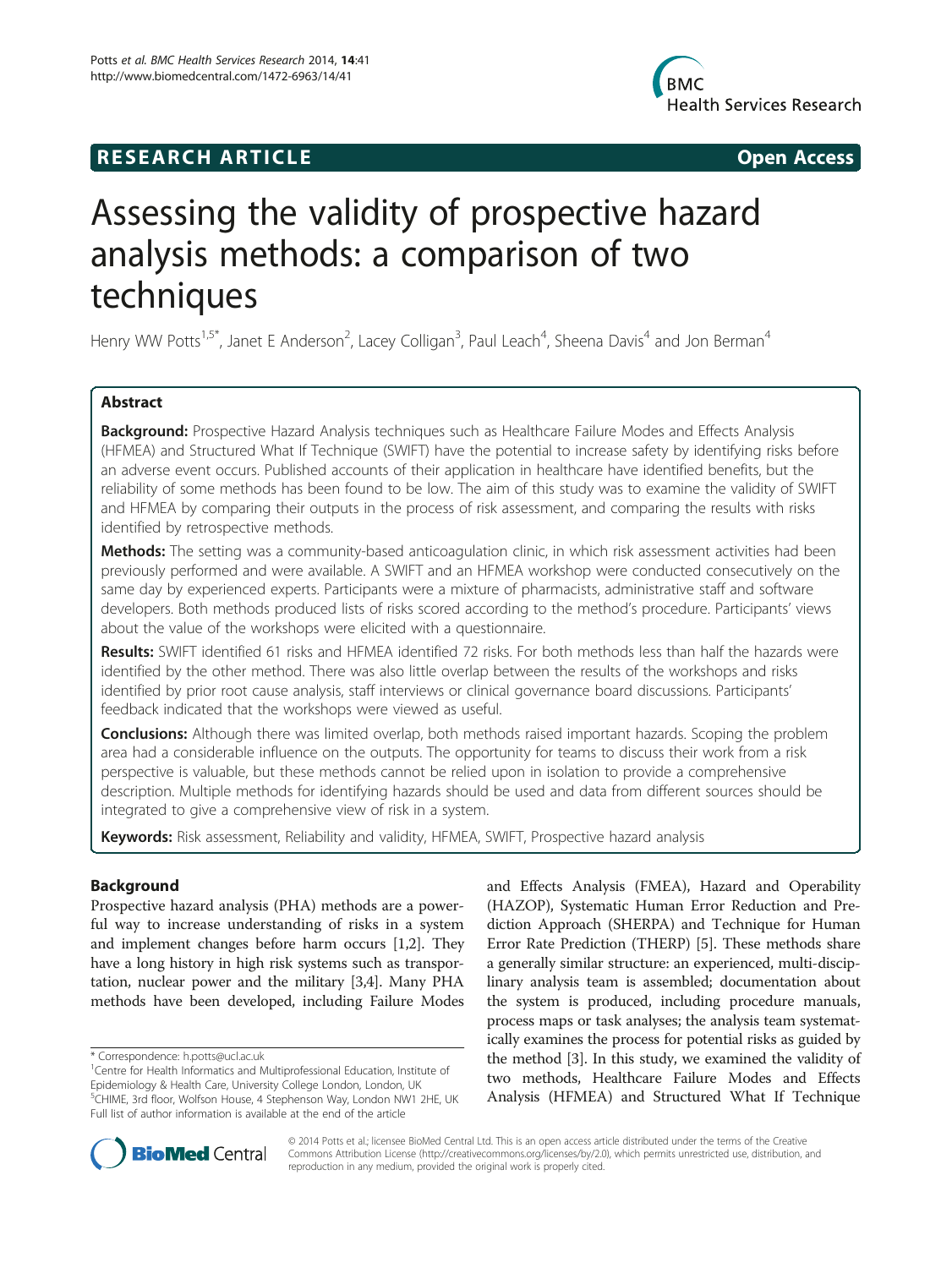(SWIFT). HFMEA is a version of Failure Modes and Effects Analysis adapted for the requirements of healthcare [\[6](#page-9-0)] and is probably the best known prospective method in healthcare. It requires a significant investment in time and personnel for effective use and this may be a factor limiting its use. SWIFT is a structured brainstorming technique that uses guide words and prompts to identify risks [[7,8\]](#page-9-0). There is no specific healthcare version, but it can be tailored by developing guide words and prompts specific to the problem being analysed [[7,8](#page-9-0)]. We applied these methods in a community-based anticoagulation monitoring service and investigated whether they produced similar results.

Healthcare has been slow to adopt PHA methods, [\[9](#page-9-0)] notably in the UK where such methods are not mandated. Health care organisations rely to a large extent on retrospective methods, including incident reporting, root cause analysis and patient complaints, to identify risks [[10\]](#page-9-0). Retrospective methods address problems after they have occurred, rather than preventing them prospectively. Kessels-Habraken and colleagues [[11\]](#page-9-0) have shown that prospective methods identify different risks than those identified by retrospective methods, and have provided guidance on how the results of the two different approaches can be integrated to provide a comprehensive view of risks in a system. Others have also recommended that PHA and retrospective methods should be used together to provide complementary views [[12\]](#page-9-0).

There are several possible explanations for the slow uptake of these methods in healthcare. First, the variety of different methods available makes it difficult to know which is the most suitable method for a particular risk assessment. Lyons [[9\]](#page-9-0) has provided an overview of available methods to assist the novice healthcare user. Others have also provided guidance for applying some methods in healthcare, including FMEA [[4\]](#page-9-0).

Second, using these methods is resource intensive, [[13\]](#page-9-0) especially if they are applied in the recommended form. Prospective methods are collaborative and require a multi-disciplinary analysis team to be fully effective [[2\]](#page-9-0). Many methods can take several days to apply, [\[9](#page-9-0)] but less complex systems may require less complex methods [[3\]](#page-9-0). Less intensive techniques have been developed, like the Structured What-If Technique (SWIFT), [[14\]](#page-9-0) that aim to achieve most of the results of other techniques in a fraction of the time, but little is known about their effectiveness.

Third, despite examples of the benefits of applying these methods, [[5](#page-9-0),[15](#page-9-0),[16](#page-9-0)] there is little evidence for their reliability or validity [\[3,17\]](#page-9-0). Shebl and colleagues [[18](#page-9-0)] tested the reliability of FMEA by having two analysis groups apply the technique to the same process. The groups mapped out the process of care in a similar way, but only a small number of risks were identified by both

groups. Of those that were, severity ratings were different between the two groups. Similarly, discrepancies in HFMEA scores were found by Ashley and Armitage [[19](#page-9-0)] who found differences in severity ratings determined by consensus between team members and those determined by averaging team members' individual scores.

The potential value of structured methods is the reduction of variability that can be achieved by guiding analysts to attend to relevant information in a systematic way. However, there is little evidence available to indicate which methods might do this more effectively. Although there have been some investigations of method reliability, less is known about the validity of methods and whether different methods produce different results. Validation of PHA methods is methodologically challenging. Ideally, safety should improve after conducting the analysis and implementing interventions, but it would be difficult to isolate the effect of the analysis alone on outcome measures. A criterion measure of validity against which to compare method outcomes would also be difficult to identify as risk analysis is a subjective process and risks can never be fully known. The extent to which results produced by different methods overlap, or converge, could be a more useful measure of validity. Risk and hazard analysis techniques provide a structured process for an essentially qualitative analysis; analysts use their judgement and experience to identify potential events and ways to prevent them occurring. Some variability in the results obtained by different groups at different times in different organisations should therefore be expected, along with some overlap. In this paper, we investigate to what extent two prospective hazard analysis methods produce results that overlap with each other and with prior safety measures.

# Aims

The overall aim was to provide evidence of the contribution of different prospective risk analysis methods to understanding of risks in healthcare. There were three specific aims of this study. First, we aimed to examine the validity of HFMEA and SWIFT by comparing their outputs in terms of the risks identified and the severity rating of the risks identified. Because risk analysis is a subjective process, there is no criterion against which to assess the validity of the methods. We therefore tested the convergent validity of the methods by investigating the degree of agreement between the two methods in the risks that were identified. Second, we aimed to compare the results of the two prospective methods with the results of prior safety measures, including retrospective risk analysis methods, in order to gain an understanding of the contribution of prospective methods for understanding risk. We compared results with the risks identified by a range of existing activities in a clinical service: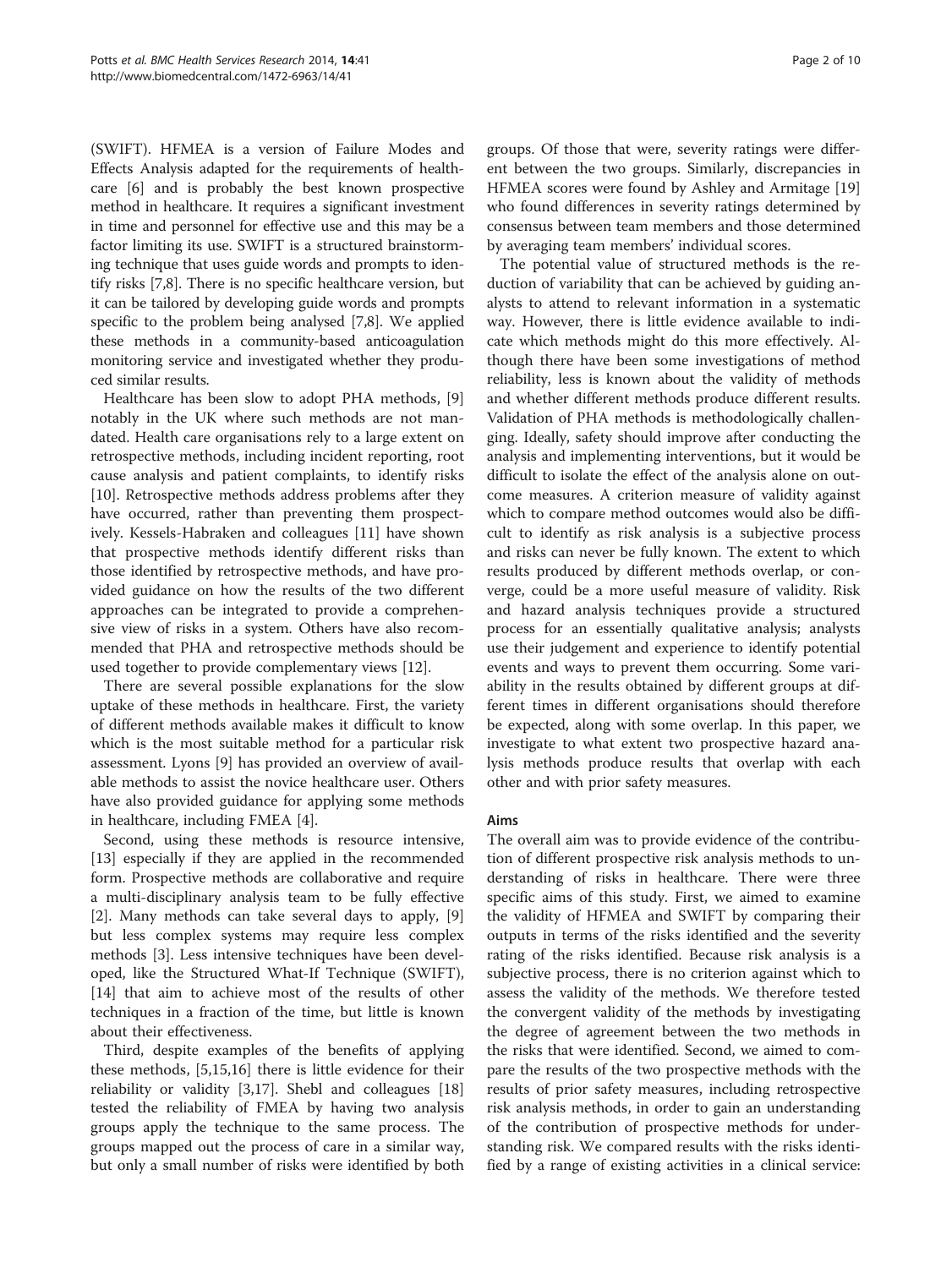namely, root cause analysis, interviews with pharmacists and other staff, and reports of the service's clinical governance board. Finally, we aimed to elicit healthcare workers' opinions about the methods, including their views of the benefits and limitations.

# Method

## **Design**

The study involved comparing the results from three different analyses of the risks present in the service. Two of these, HFMEA and SWIFT, are prospective methods and workshops using these methods were carried out on matched groups of service personnel on the same day as an experimental design. The results were compared with those of prior safety work in the service that had been carried out at various times. These were root cause analyses, analysis of clinical governance board meetings, and a prior interview study.

## Setting

We applied the methods in a community-based anticoagulation service in which pharmacists manage patients receiving anticoagulant medication (warfarin). The service analysed is part of the North Central London Anticoagulation and Stroke Prevention Service (NCLASPS), an established integrated care service including hospital outpatient departments and over 30 community sites. There are several clinical conditions for which treatment or prevention includes giving an anticoagulant. Examples include stroke, mechanical heart valve replacement and venous thrombosis in the leg. The National Audit Office estimated the annual cost of stroke alone in England is about £2.8 billion for direct NHS care and £5.2 billion including informal care [[20\]](#page-9-0). Patients on warfarin require regular monitoring, usually achieved by attending a clinic about every 6-8 weeks, entailing a blood test to determine the blood's clotting behaviour, expressed through the international normalised ratio (INR). NCLASPS is a successful service: INR control in community patients is good with respect to external standards, and as good as current and historical performance of the local hospital outpatient service.

There have been (and are) various other risk assessment activities in NCLASPS, including an earlier interview study reviewing task analyses, [[21](#page-9-0)] a number of root cause analyses of critical events, and ethnographic work [[22\]](#page-9-0). A clinical governance board meets regularly.

### Participants

There were five participants for each prospective risk analysis method. Different people participated in each of the workshops, but they were matched for disciplinary background and from the same institutions. There were 2 males and 3 females in the HFMEA workshop and one male and four females in the SWIFT workshop. In each workshop, there were 3 pharmacists, 1 administrative assistant and 1 software developer. None of the participants involved had been in a previous task analysis study [[21\]](#page-9-0) and none had used PHA methods before.

The pharmacists and administrators were employed by the lead hospital in NCLASPS. The community based clinics are run by pharmacists and use an outreach model. The senior pharmacists had additional roles overseeing and supporting junior staff, training the junior staff and staff employed by other bodies involved in NCLASPS, and developing the service. The administrators had a patient-facing role, but generally did not attend the clinics. The software team were employed by the university and did not have a patient-facing role, but worked closely with pharmacists and administrators to develop and support the software used in the clinics, namely a combined electronic patient record and decision support system [[23\]](#page-9-0).

## Procedure

The study was approved by the Education and Management Research Ethics Panel of King's College London (REP(EM)/09/10-16). All participants were fully informed and consented to take part.

We ran one session for each method with the same facilitators (PL, SD) sequentially on one day: SWIFT first, HFMEA second. By running sessions sequentially, we could ensure no contact between the participants in the two groups and by having two different participant groups, we could eliminate carryover effects. Having the same facilitators for both sessions controlled for any facilitator effects. However, this did mean that there was a potential carryover effect where the facilitators' experience in the first session affected their actions in the second session, which would make the two methods appear more concordant than they really are. The facilitators were aware of the nature of the study and tried not to let the answers in the first session affect their actions in the second.

Both sessions were carried out in the same room with refreshments provided. The length of the workshops was predetermined to fit into the available time; SWIFT took 2 hours and the HFMEA took 6 hours (including half an hour for lunch). Two of us (HP, JA) were non-participant observers, taking notes through the day. Both sessions were audio recorded. Participants and facilitators completed feedback questionnaires at the end of both sessions.

In both sessions, a hierarchical task analysis diagram (available in [[21](#page-9-0)]) was used to guide the analysis. This was developed in a previous study of the same service, based on interview data, observations and documentary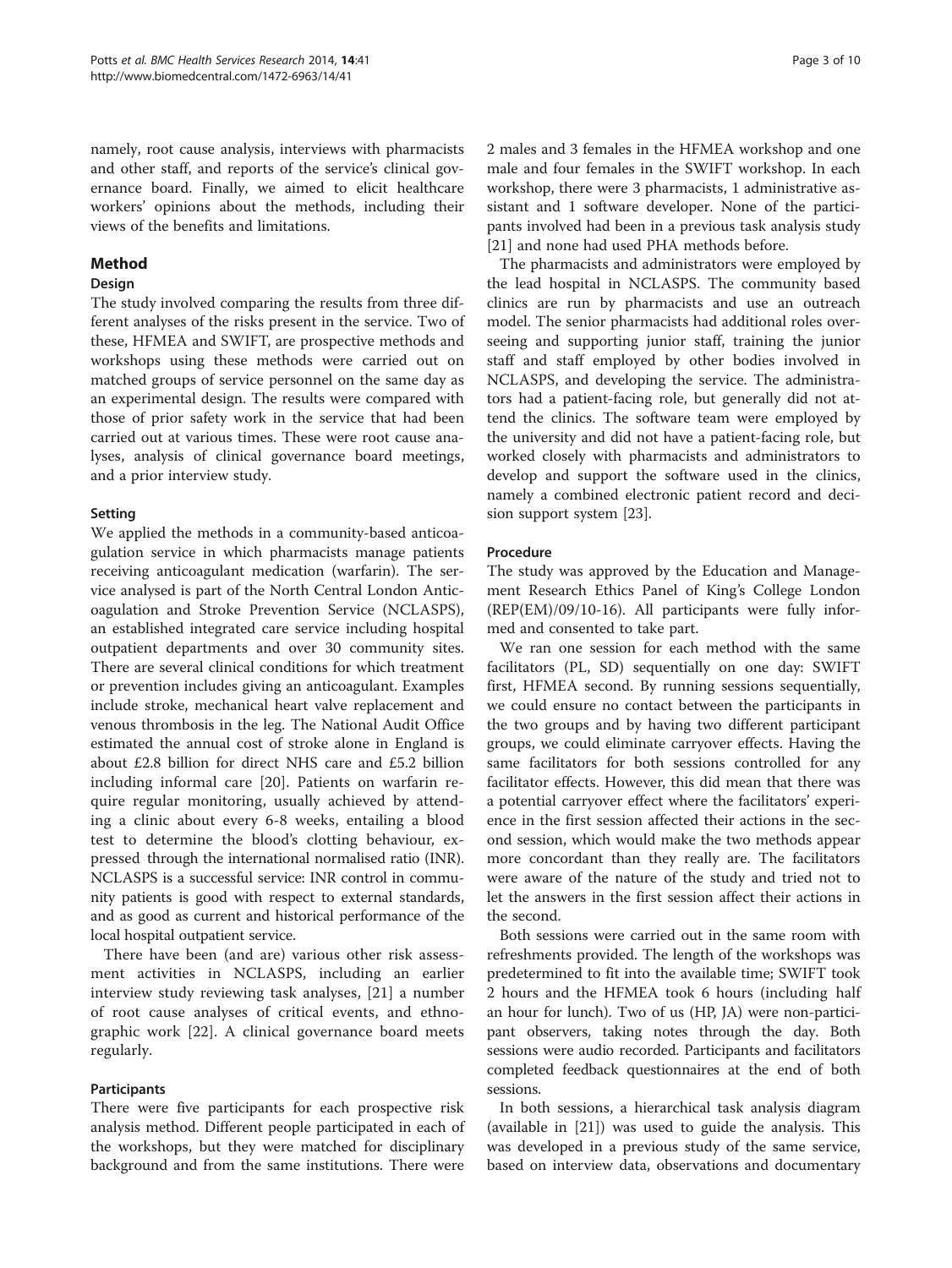analysis. Although hierarchical task analysis diagrams are not frequently used in healthcare risk assessments or quality improvement work, they have some advantages over the more commonly used sequential diagrams in some situations, including for discussing work problems with a colleague, and for developing a more detailed representation of the work [\[21](#page-9-0)]. For these reasons we chose to use hierarchical task analysis diagrams in this study. By having both sessions use this same task analysis, we controlled for any differences in the identification of activity steps.

During the SWIFT workshop, a series of questions was asked at each step of the task analysis designed to probe what would happen if there was deviation from normal practice. For example, step 1.1 of the task analysis is "Obtain patient list for community-based clinic". The facilitators posed the question "What if the patient list was not obtained", and followed up with additional questions to probe the expected effect of that failure. The output is a list of risks ranked by severity. At the end of the session, participants were asked, as a group, to select three of the risks identified that they considered to be of particular importance. HFMEA is a welldocumented process [\[6,18](#page-9-0)] in which a team is assembled to graphically map the process of care, examine it for hazards, determine the severity of the hazards, the likely causes, and recommend actions. After hazards are identified and rated, analysts decide which hazards should proceed to analysis of causes and recommended actions. We followed these steps with some amendments to take into account time constraints and to incorporate the risk matrix commonly used in UK hospitals. As described above, we used an existing hierarchical tasks analysis diagram to guide the analysis. Each step in the task analysis was examined for how it could fail and potential causes of the failure. Failure modes were then rated for likelihood and severity. Likelihood was scored on a five point scale - rare (1), unlikely (2), possible (3), likely (4) and almost certain (5). Severity was scored using a five point scale ranging from none (1), minor (2), moderate (3), major (4) to catastrophic (5). A risk matrix was then used to obtain a risk rating of green, yellow, amber or red. For example, a rare failure with a moderate impact would be rated yellow, while a likely failure with a catastrophic impact would be rated red. Failures rated amber or red were then examined using a decision tree to determine whether further analysis of causes, actions and outcome measures should be undertaken. If so, this is termed proceeding with the analysis.

We also collected data about participants' opinions of the usefulness of the process and the outcomes. We adapted a questionnaire used in previous studies investigating participants' experiences of using prospective risk analysis techniques [[7\]](#page-9-0). This contained 15 open-ended

questions in three areas: reactions to the workshop process, usefulness of the outcomes, and impact on risk awareness. The qualitative responses to the questions were content analysed and categorised. Response frequencies are reported.

Separate to the planned experiment on prospective methods, prior work by us and the clinical team had been ongoing to identify and ameliorate risks in the service for both clinical and research purposes, [\[22,23\]](#page-9-0) and indeed continues to this day. This work, involving three main components, was available to us. There had been a series of root cause analyses of critical incidents. These had been led by HP and another researcher and had involved clinical (pharmacist) and administrative members of NCLASPS. Notes from each analysis were circulated. The study that had developed the task analysis also involved additional staff interviews to identify areas of risk [[21\]](#page-9-0). Only the task analysis developed in that study was made available to participants in this study, but these further elements of the earlier study were considered in our analysis of the results. The service has a clinical governance board that meets regularly, a few times a year, to consider a range of issues. Membership of the board includes clinical (pharmacist, medical) and administrative NCLASPS staff, clinical staff from other services, the software team, commissioners, researchers and patient representatives. HP was a participant observer at the board's meeting and also carried out informal interviews to identify risks. Minutes from all board meetings were available [[22\]](#page-9-0).

In order to analyse the degree of overlap of the results of each prospective method, a spreadsheet was prepared listing the risks identified by the HFMEA and SWIFT by section of the task analysis. Two researchers (HP, JA) independently compared the lists of hazards identified by the methods and decided whether there was a match in the other list, a partial match or no substantial match. Disagreements were considered and consensus reached. Comparisons with the prior safety work in the service were done on a narrative basis alone (by HP and JA).

## Results

# Number of risks identified by each prospective method

SWIFT identified 61 risks, which are shown broken down by task analysis section in Table [1,](#page-4-0) together with the three most important risks identified.

The HFMEA identified 72 top-level risks, rated by participants for severity and likelihood on defined scales, and identified for each whether it would be valuable to proceed with further analysis or not. Table [2](#page-4-0) shows the number of risks, the number of risks with a "proceed" decision, and the number of severe risks with a proceed decision, broken down by task analysis section.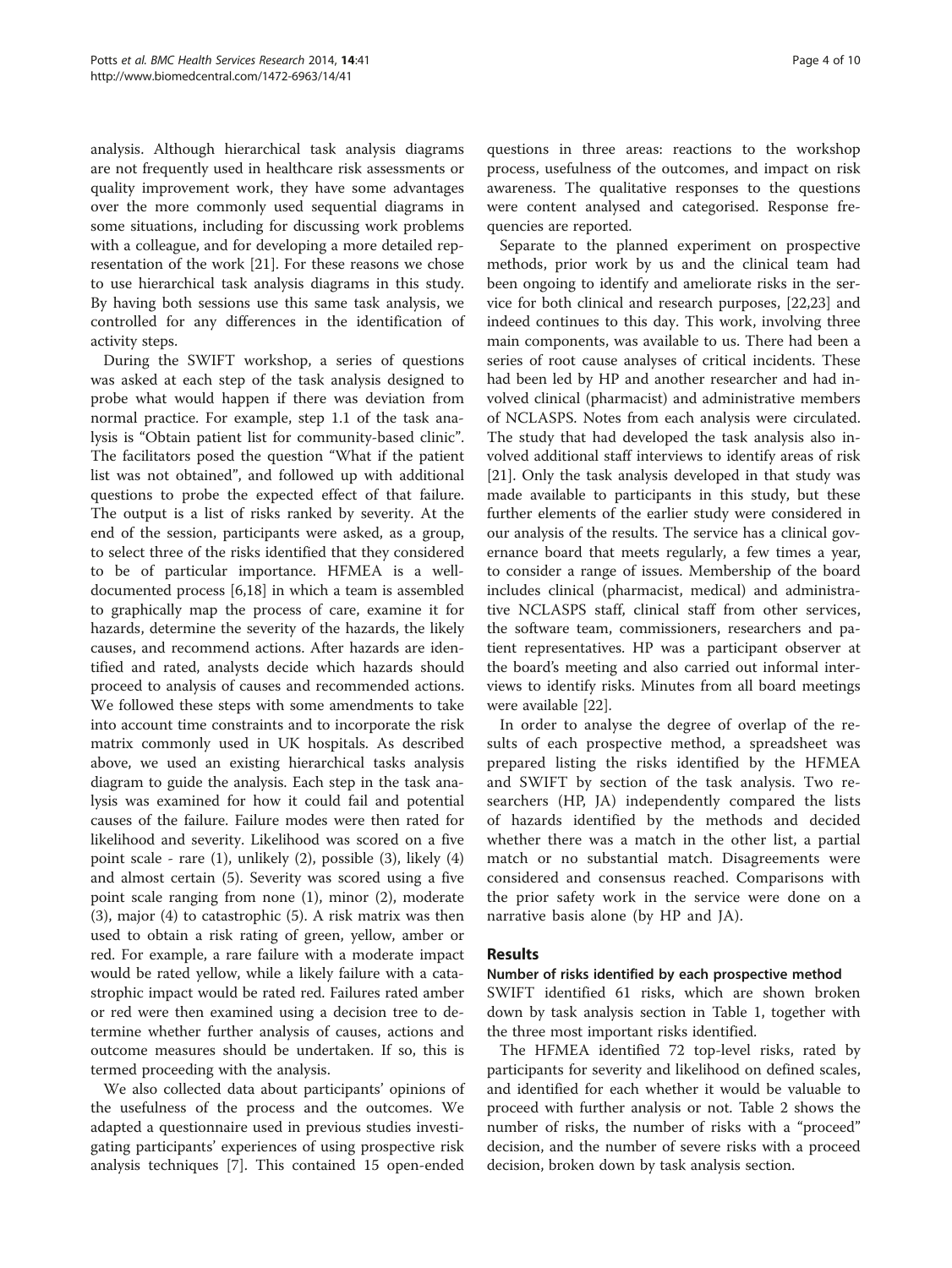## <span id="page-4-0"></span>Table 1 Number of risks identified by SWIFT

| <b>Task analysis section</b>                       | Total number of risks<br>identified | Number of most important risks                                                                                |  |
|----------------------------------------------------|-------------------------------------|---------------------------------------------------------------------------------------------------------------|--|
| 1.1 Obtain patient list for community-based clinic | 16                                  | 1 ('Failure or delay in referral')                                                                            |  |
| 1.2 Invite patient                                 | 7                                   | 0                                                                                                             |  |
| 1.3 Schedule appointment                           | 5                                   | 1 ('Incomplete checklist information - judgement call, treatment<br>delayed, patient does not get treatment') |  |
| 2.1 Obtain recent medical history                  | 13                                  | 0                                                                                                             |  |
| 2.2 Obtain international normalised ratio (INR)    |                                     | 1 ('Incorrect recording of INR – cannot change INR once entered')                                             |  |
| 2.3 Determine dose and time until next appointment | 10                                  | 0                                                                                                             |  |
| 2.4 Conclude appointment                           |                                     | 0                                                                                                             |  |
| <b>TOTAL</b>                                       | 61                                  | 3                                                                                                             |  |

### Types of risks identified by each prospective method

Two of us (HP, JA) independently compared the two lists and rated risks as matching or not. Our initial judgements showed a kappa of 0.48 (moderate agreement), but both raters also raised the issue of partial matches. We thus decided to add a partial matching category and, through further iterations of the same process and discussion of any disagreements, reached a consensus decision.

An example of a matching risk would be in section 2.1 (obtain recent medical history). The SWIFT identified 'Fail to identify need for physical examination' and the HFMEA identified 'Failure to consider physical examination'. In a few cases, a risk identified by one method was divided into more than one risk by the other. For example, in section 1.2 (invite patient), SWIFT identified 'Patient is unaware of invite', while the HFMEA identified two separate risks as 'Failure for patient to receive invite (hospital to community)' and 'Failure for patient to receive invite (community invite)'. Thus, this was marked for the SWIFT as 1 risk also identified by HFMEA, but for the HFMEA as 2 risks also identified by SWIFT.

Partial matches reflected some overlap between risks identified by the two methods. For example, in section 1.2, HFMEA identified 'Failure to identify/be made aware of special [patient] requirements (physically or mentally)', while SWIFT identified 'Unaware of patient transport needs'. Transport needs are one type of special patient requirement, so this was marked as a partial match.

Another example, from section 2.4 (Conclude appointment), illustrates several of these points. The SWIFT identified 'Failure to insert or incorrect insertion of dose and duration [in the record]' and 'Failure to record reason [for dose changes]', while the HFMEA identified 'Incorrect documentation', 'Incomplete documentation' and 'Failure to document'. We concluded these two risks from the SWIFT were covered by the three risks from the HFMEA and so scored them as being matched. We also scored 'Incorrect documentation' and 'Incomplete documentation' as being matched by the SWIFT risks. However, the HFMEA's 'Failure to document' represented a broader risk than the SWIFT's more specific ones, so we scored it as being only partially matched. Meanwhile, other risks in this section identified by both methods had no match. For example, the SWIFT identified 'Fail to put appointment into PAS [patient administration system]', which had no equivalent in the HFMEA; and the HFMEA identified 'Failure to ensure patient understands new dose and duration', which had no equivalent in the SWIFT.

| <b>Task analysis section</b>                       | <b>Total number</b><br>of risks | Number of risks with<br>proceed decision | Number of risks with proceed<br>decision and a red risk rating |
|----------------------------------------------------|---------------------------------|------------------------------------------|----------------------------------------------------------------|
| 1.1 Obtain patient list for community-based clinic | 8                               |                                          |                                                                |
| 1.2 Invite patient                                 | 12                              | 4                                        |                                                                |
| 1.3 Schedule appointment                           | 13                              | 9                                        |                                                                |
| 2.1 Obtain recent medical history                  | 14                              |                                          |                                                                |
| 2.2 Obtain international normalised ratio          |                                 |                                          | 0                                                              |
| 2.3 Determine dose and time until next appointment | 8                               |                                          | 4                                                              |
| 2.4 Conclude appointment                           | 12                              | 10                                       |                                                                |
| <b>TOTAL</b>                                       | 72                              | 42                                       | 12                                                             |

## Table 2 Number of risks identified by HFMEA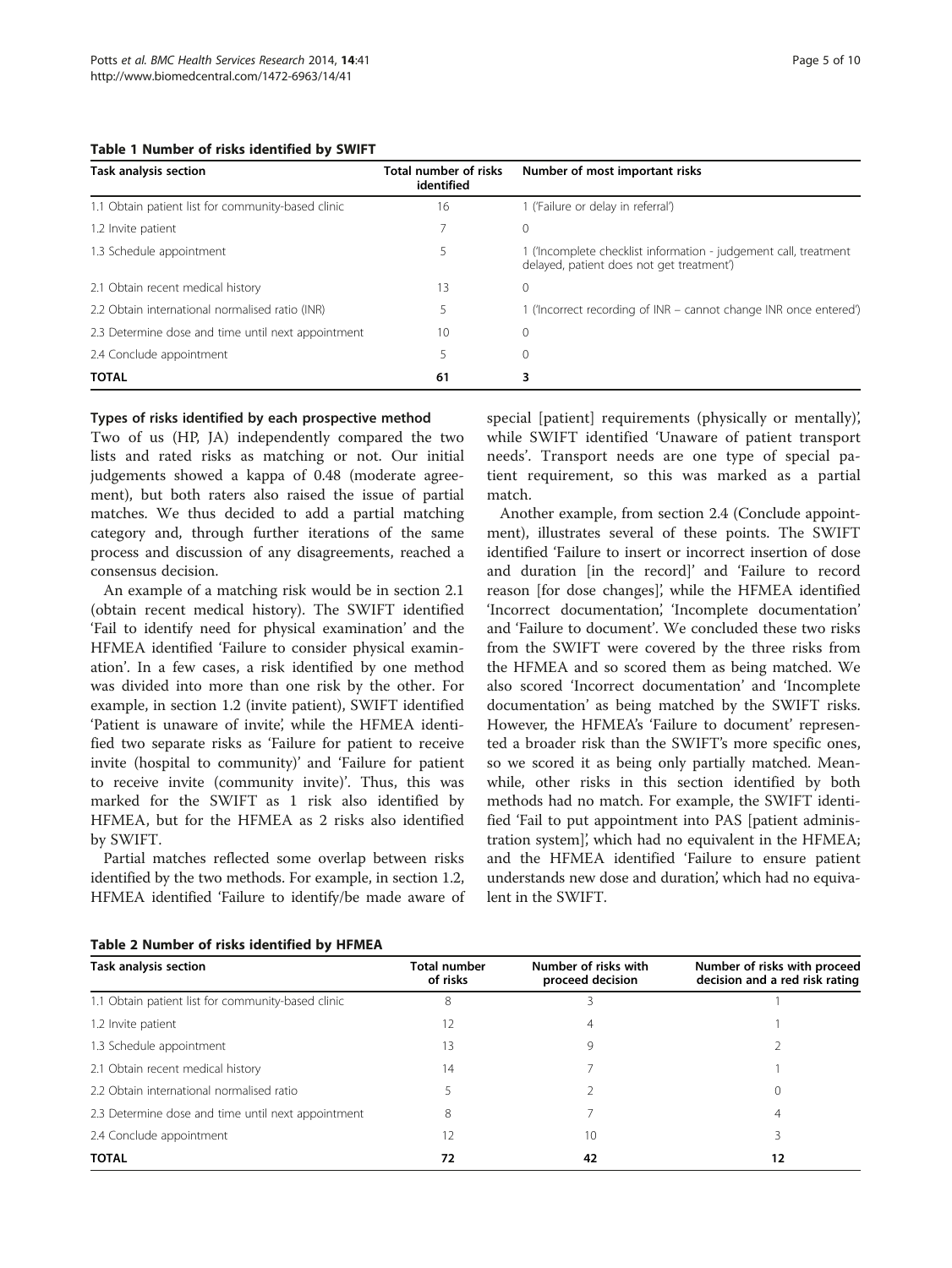Table 3 summarises the results by section of the task analysis. Each row gives the number of risks identified in that section by the two methods. It then shows how many of those risks were matched, partially matched or not matched by the other method. As described above, matching is not necessarily a 1:1 process. Consider the row for section 1.2 in Table 3. As explained above, there was 1 SWIFT risk that matched a pair of risks in the HFMEA: thus, we see "1 also identified by HFMEA" in the SWIFT column and "2 also identified by SWIFT" in the HFMEA column. There were two pairs where a SWIFT risk partially matched the HFMEA risk, but there was also an additional HFMEA risk ('Inability to contact patient') that we decided was partially covered by SWIFT's 'Patient is unaware of invite' (already rated as fully matched). Thus, this produces "2 partially identified by HFMEA" in the SWIFT column, but "3 partially identified by SWIFT" in the HFMEA column. There were then additional risks identified by both methods with little correspondence: thus, "4 not identified by HFMEA" in the SWIFT column and "7 not identified by SWIFT" in the HFMEA column.

Overall, although the HFMEA and SWIFT results overlap in many areas, there is substantial non-matching.

For both methods, less than half the hazards were identified by the other method. Both methods highlight more and less serious hazards. The SWIFT picked out three key areas to be addressed. Two of these were identified in the HFMEA, although they were not seen there as high risk: incorrect recording of patient's INR; and incomplete information in medical history. The third, failure or delay in referral (of a patient into the service), while having no good match in the HFMEA, is a broad concept that covered similar territory to a number of HFMEA-identified hazards.

The HFMEA produced 12 proceed hazards with the highest risk rating: none of these had full matches in the SWIFT, 5 had a partial match (inaccurate patient list; failure to give appropriate treatment between referral into system and invitation to first appointment; failure

| <b>Section</b>                                               | Risks identified by SWIFT |                                                 | Risks identified by HFMEA |                                            |
|--------------------------------------------------------------|---------------------------|-------------------------------------------------|---------------------------|--------------------------------------------|
| 1.1 Obtain patient list for<br>community-based clinic        | 16 risks identified       | 3 also identified by HFMEA                      | 8 risks identified        | 2 also identified by SWIFT                 |
|                                                              |                           | 1 partially identified by HFMEA                 |                           | 1 partially identified by SWIFT            |
|                                                              |                           | 12 not identified by HFMEA                      |                           | 5 not identified by SWIFT                  |
| 1.2 Invite patient                                           | 7 risks identified        | 1 also identified by HFMEA                      | 12 risks identified       | 2 also identified by SWIFT                 |
|                                                              |                           | 2 partially identified by HFMEA                 |                           | 3 partially identified by SWIFT            |
|                                                              |                           | 4 not identified by HFMEA                       |                           | 7 not identified by SWIFT                  |
| 1.3 Schedule appointment                                     | 5 risks identified        | 0 also identified by HFMEA                      | 13 risks identified       | 0 also identified by SWIFT                 |
|                                                              |                           | 1 partially identified by HFMEA                 |                           | 1 partially identified by SWIFT            |
|                                                              |                           | 4 not identified by HFMEA                       |                           | 12 not identified by SWIFT                 |
| 2.1 Obtain recent medical history                            | 13 risks identified       | 6 also identified by HFMEA                      | 14 risks identified       | 5 also identified by SWIFT                 |
|                                                              |                           | 2 partially identified by HFMEA                 |                           | 4 partially identified by SWIFT            |
|                                                              |                           | 5 not identified by HFMEA                       |                           | 5 not identified by SWIFT                  |
| 2.2 Obtain international normalised ratio 5 risks identified |                           | 4 also identified by HFMEA                      | 5 risks identified        | 4 also identified by SWIFT                 |
|                                                              |                           | 1 partially identified by HFMEA                 |                           | 0 partially identified by SWIFT            |
|                                                              |                           | 0 not identified by HFMEA                       |                           | 1 not identified by SWIFT                  |
| 2.3 Determine dose and time until<br>next appointment        | 10 risks identified       | 1 also identified by HFMEA                      | 8 risks identified        | 1 also identified by SWIFT                 |
|                                                              |                           | 4 partially identified by HFMEA                 |                           | 4 partially identified by SWIFT            |
|                                                              |                           | 5 not identified by HFMEA                       |                           | 3 not identified by SWIFT                  |
| 2.4 Conclude appointment                                     | 5 risks identified        | 2 also identified by HFMEA                      | 12 risks identified       | 2 also identified by SWIFT                 |
|                                                              |                           | 0 partially identified by HFMEA                 |                           | 1 partially identified by SWIFT            |
|                                                              |                           | 3 not identified by HFMEA                       |                           | 9 not identified by SWIFT                  |
| <b>TOTAL</b>                                                 |                           | 61 risks identified 17 also identified by HFMEA | 72 risks<br>identified    | 16 also identified by SWIFT                |
|                                                              |                           | 11 partially identified by HFMEA                |                           | 14 partially identified by<br><b>SWIFT</b> |
|                                                              |                           | 33 not identified by HFMEA                      |                           | 42 not identified by SWIFT                 |

#### Table 3 Comparison of HFMEA and SWIFT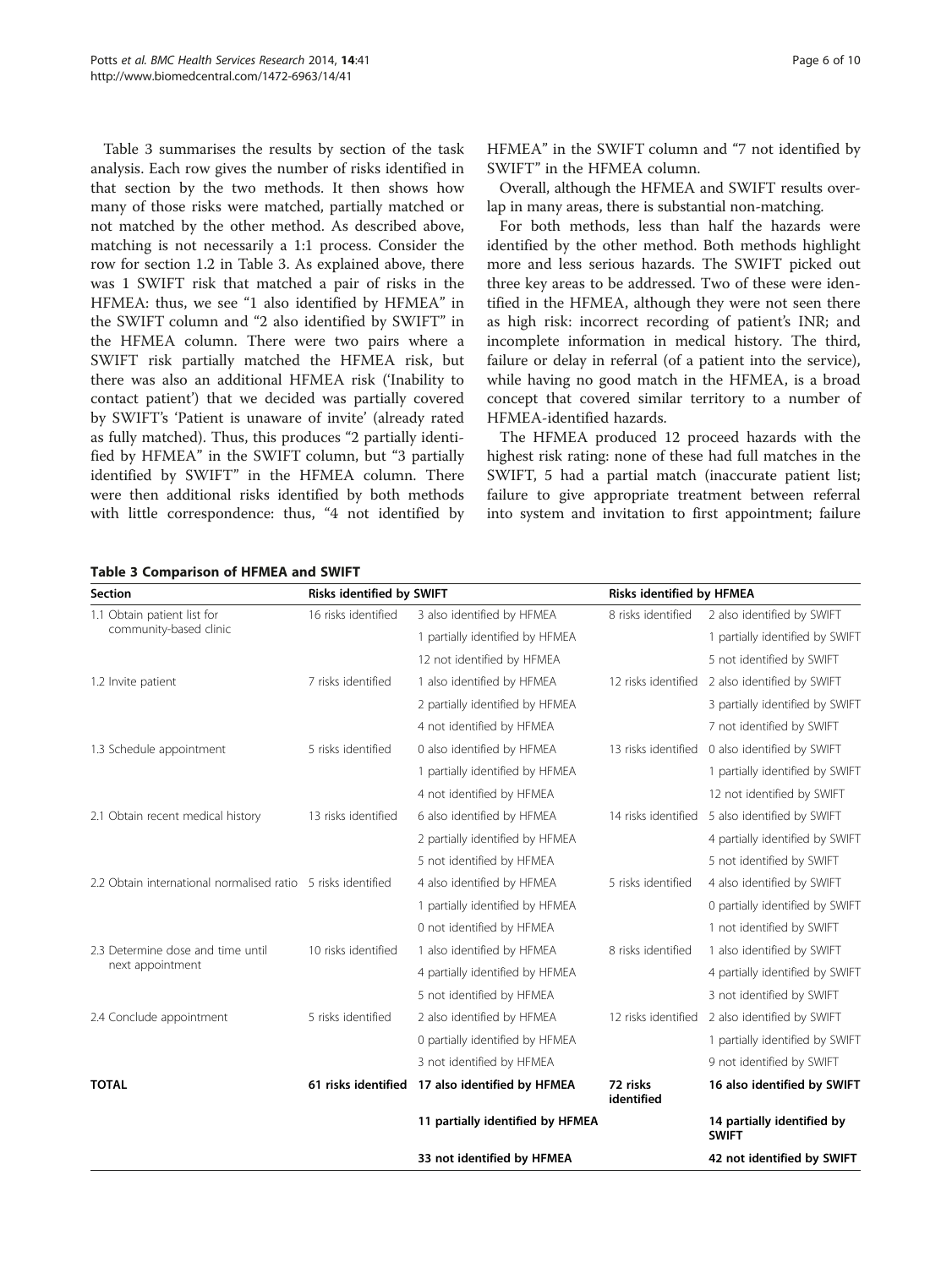to insert accurate information into the electronic record; failure to understand the limitations of the decision support algorithm; failure to obtain second opinion when appropriate) and 7 had no match (incorrect updating of computer system; potential to lose non-attenders if not scheduled; failure to receive comprehensible information from physical examination of patient; document incorrect dose; failure to ensure patient understands new dose and duration; failure to have capability to edit incorrect information in the record; failure to give patient correct documentation). There are 30 further proceed hazards: 8 of these had a match in the SWIFT, 3 had a partial match and 19 had no match.

Given two separate attempts to measure risks in the system, under certain assumptions, we can apply a capture-recapture methodology to estimate the total number of risks. For the sake of computation, we count partial matches as half matches. Thus, HFMEA finds 72 risks, including 37% (95% confidence interval: 26-49%) of those identified by SWIFT, and SWIFT captures 61 risks, including 32% (95% confidence interval: 22-43%) of those identified by HFMEA. This implies, using the Chapman method, [[24\]](#page-9-0) a total of 190 risks may exist.

# Comparison of prospective methods with prior safety work

The HFMEA and SWIFT differed substantially in terms of hazards recognised compared to prior safety work in the service. Root cause analyses and ethnographic work identified communication between NCLASPS and other healthcare services, particularly GPs, as a key problem area, but these issues were largely absent from the HFMEA or SWIFT results. Inter-service communication issues also featured in the earlier interview study [\[21](#page-9-0)], although other findings there fit the SWIFT/HFMEA results better.

Patient understanding has been identified as a central safety issue in prior work: patient understanding was raised in discussion in the HFMEA group, but was 'parked' in the discussion as it did not readily fit the structure of the process and was subsequently not included in the final results. It was not recorded by the SWIFT group.

Governance board observations have included considerable discussion over the choice of coagulometer in the clinic and procedures to quality assure the machines. General health and safety issues, e.g. the suitability of the physical space for a clinic, have also emerged. These were largely absent in the SWIFT or HFMEA.

Other work has identified potential problems around hygiene and sharps safety. In the context of blood samples being taken, we would normally expect hazards analysis to pay some attention to such issues, but they were never mentioned in either the HFMEA or SWIFT. It is also notable that no mention was made of possible mismatches between the electronic record and the patient's personally-held paper record.

# Participants' feedback

The acceptability of both methods was high and participants viewed the process as positive (Table [4\)](#page-7-0). The meetings were good-tempered, constructive and enjoyed, with all participants contributing. Participants thought that the hazards identified by both methods were serious and realistic, but only HFMEA participants thought that it identified new hazards and HFMEA participants were more likely than SWIFT participants to state that the workshop had increased their understanding of risk in the service. All participants thought that the workshops were easy to understand and that team participation in the discussion was high. Notably, nine of the ten participants thought that the process required more time. Feedback from the facilitators indicated that the workshops were interactive and participative.

# **Discussion**

The aim of this study was to investigate the validity of HFMEA and SWIFT by comparing the results of these two methods, and by comparing the workshop results with risk data from other activities. Both prospective methods seek to comprehensively identify the significant risks in a service: if they achieve that goal, they should produce similar results. This is a test of convergent validity. We have no 'gold standard' answer as to what the main risks in the system are, but if the results of the two prospective methods differ substantially, we can safely conclude that at least one of the methods is not valid. Other safety work in the NCLASPS service – including root cause analyses, an interview study [\[21](#page-9-0)] and clinical governance board discussions – provides additional reference points.

Although there was some overlap between the two PHA methods, each identified many unique risks not identified by the other. The substantial number of nonmatches demonstrates, as with other research, [[16](#page-9-0),[17](#page-9-0),[25](#page-9-0)] that these prospective techniques cannot be relied upon to be comprehensive. They find many significant hazards, but do not find all potential hazards. Healthcare services should not be complacent and presume that a single HFMEA or SWIFT is sufficient to ensure all risks have been identified.

The fact that the two methods produced different results may not be surprising considering the SWIFT workshop lasted for two hours compared with six for the HFMEA. The time difference can be partly accounted for by the fact that HFMEA analyses risks and identifies controls that can reduce the risk, whereas SWIFT only analyses risks. One of our motivations for the study was to establish whether more streamlined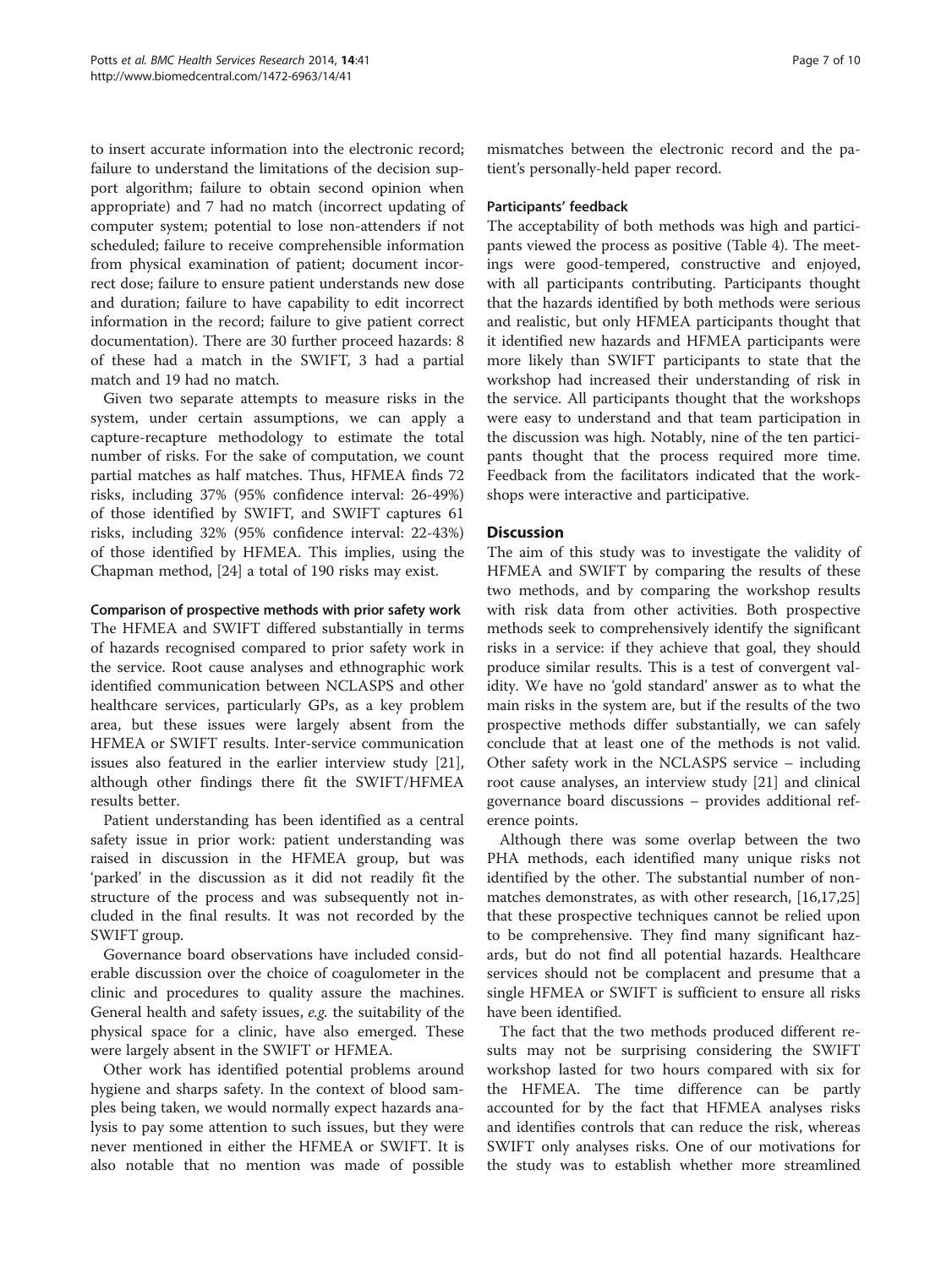<span id="page-7-0"></span>

| <b>Ouestions</b>                                                                                   | <b>HFMEA</b>                                | <b>SWIFT</b>                                |  |  |
|----------------------------------------------------------------------------------------------------|---------------------------------------------|---------------------------------------------|--|--|
| In your opinion did the workshop identify the most<br>serious hazards in the care of patients?     | Yes 4                                       | Yes 5                                       |  |  |
|                                                                                                    | No 1                                        | No <sub>0</sub>                             |  |  |
| Did the workshop identify realistic hazards? That is,<br>things that realistically might go wrong? | Yes 5                                       | Yes 5                                       |  |  |
|                                                                                                    | No <sub>0</sub>                             | No <sub>0</sub>                             |  |  |
| Did the workshop identify new hazards that you<br>were not aware of before?                        | Yes 4                                       | Yes 5                                       |  |  |
|                                                                                                    | No 1                                        | No <sub>0</sub>                             |  |  |
| Has the workshop changed your understanding<br>of the risks in your work?                          | Yes 4                                       | Yes 1                                       |  |  |
|                                                                                                    | No 1                                        | No <sub>4</sub>                             |  |  |
| Was the process easy to understand?                                                                | Yes 5                                       | Yes 5                                       |  |  |
|                                                                                                    | No <sub>0</sub>                             | No <sub>0</sub>                             |  |  |
| Did everyone contribute to the discussion?                                                         | Yes 5                                       | Yes 5                                       |  |  |
|                                                                                                    | No <sub>0</sub>                             | No <sub>0</sub>                             |  |  |
| What were the main benefits of the workshop?<br>(free text; multiple answers possible)             | · Identified hazards (4)                    | • Discussion (2)                            |  |  |
|                                                                                                    | · Identified actions (1)                    | · Increased understanding of the clinic (1) |  |  |
|                                                                                                    | · Increased awareness of risks (1)          | • Forum for reflection (1)                  |  |  |
|                                                                                                    | · Increased understanding of the clinic (1) |                                             |  |  |
|                                                                                                    | · Systematic (1)                            |                                             |  |  |
| What were the main limitations of the workshop?<br>(free text; multiple answers possible)          | • Lack of time (5)                          | • Lack of time (4)                          |  |  |
|                                                                                                    | • Session was long (1)                      |                                             |  |  |
|                                                                                                    | $\cdot$ Dry (1)                             |                                             |  |  |

methods such as SWIFT are as useful as those requiring more time, given time may be one of the barriers to the use of PHA methods in healthcare [[9,17\]](#page-9-0). The HFMEA workshop identified more risks and more serious risks than SWIFT, and this was confirmed by participant feedback that SWIFT did not identify new hazards or increase understanding of risks in the system. On this basis, SWIFT would not appear to be as effective as HFMEA for analysing clinical processes for risks. Nevertheless, SWIFT identified hazards that were not identified by HFMEA, suggesting that it could be useful in some circumstances or used adjunctively with another method [\[8](#page-9-0)].

Both methods rely on subjective judgements made by participants and, thus, differences between the two methods may well stem from the different participants in our two groups. However, these methods are designed to largely overcome such subjectivity through their structured and systematic approach. The expectation should be that different participants will produce largely similar results.

Not only do the SWIFT and HFMEA show poor concordance with each other, but they showed even poorer concordance with a multitude of other data sources about hazards in the service, as seen in other work [[25\]](#page-9-0). A central problem here is that of scope. Both SWIFT and HFMEA are based on a task analysis that defines the scope of the subsequent PHA. The task analysis diagram that we used was based on those elements of the service directly under the service's control and did not include processes beyond this boundary. Root cause analyses and interviews, however, strongly indicated that the most serious risks lie when patients cross organisational boundaries between services. There is nothing inherent in task analysis or PHA methods that excludes inter-organisational work and careful scoping of the analysis at an early stage might suggest that an interorganisational risk analysis is the best strategy. We conclude it is important to bear in mind how decisions on scope at an early stage of the work (here, the task analysis) can have effects down the line, and to consider questions of scope carefully and flexibly. Choices over scope should be justified with respect to other sources of evidence (e.g. retrospective analyses). We suggest that clinical and research teams need to act with fuzzy boundaries: that is, one should not reject issues as being out of the scope of the analysis – rather, these need to be recorded and reviewed regularly to see whether the scope needs to change.

SWIFT and HFMEA are based on task analyses or process maps, which analyse processes as a sequential series of acts. However, many aspects of a clinical service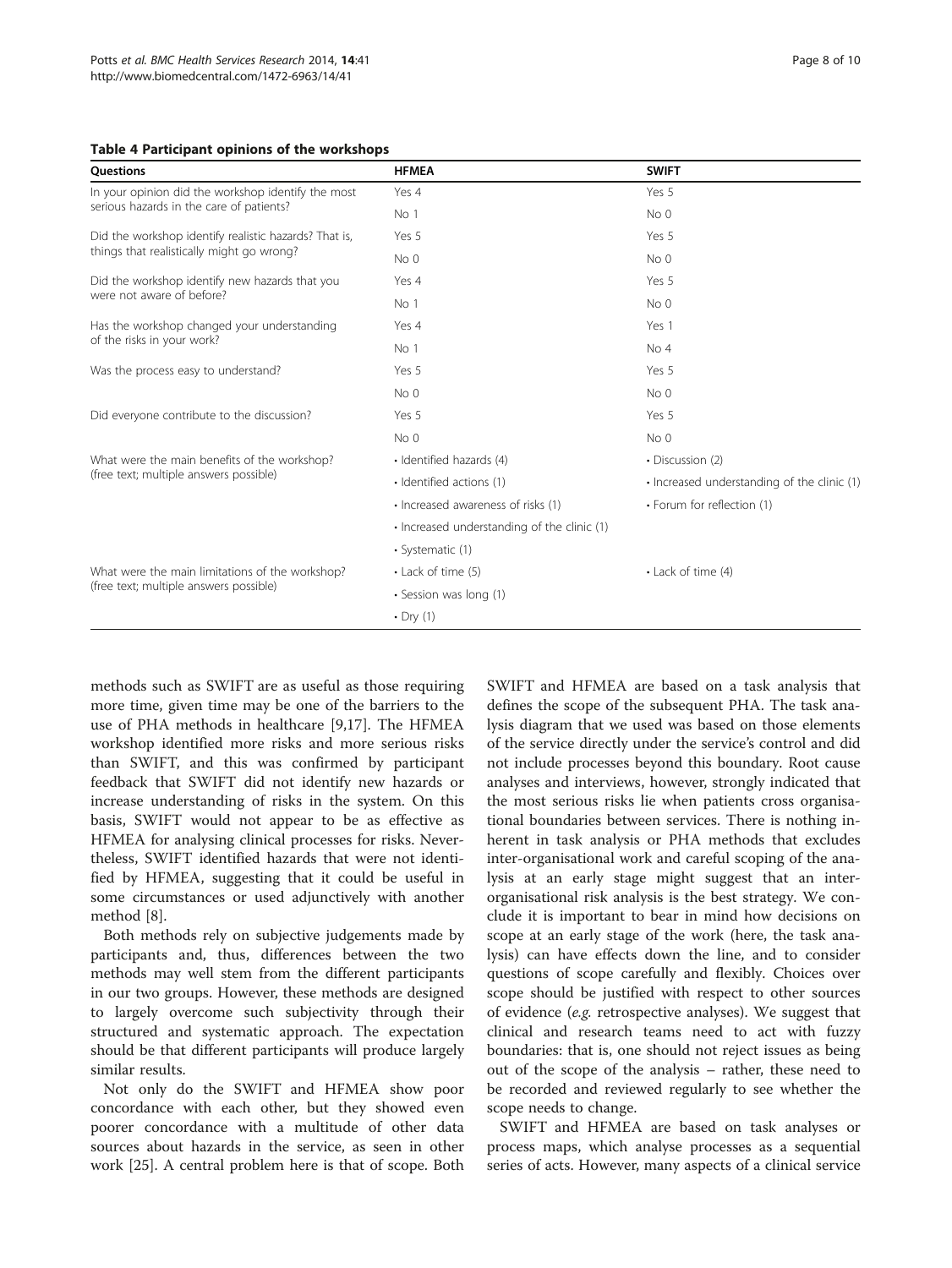are not easily represented in a process map. In this study, patient education, the suitability of the premises and the correct functioning of the coagulometer were omitted from the process map and from the SWIFT and HFMEA analyses. A cognitive work analysis framework based on functions that need to be fulfilled, rather than task steps to be completed, may be more useful [[26\]](#page-9-0).

This study had several limitations. The number of participants was small. The size of the service meant that only two groups of 5 participants each were eligible to take part. Different results may have been obtained if the groups were bigger or if several workshops were conducted for each method. This was not possible in the setting in which the study was conducted, but this reflects the real constraints and dilemmas faced by small clinical groups in applying these methods. Likewise, while our facilitators were experienced, our participants were not familiar with these methods beforehand, yet these are the sorts of healthcare professionals that are being encouraged to adopt PHA techniques.

The comparative design required that both workshops take place on the same day to ensure that participants did not discuss the workshops with each other and therefore bias the results. This meant that we used a briefer HFMEA procedure than is often recommended. While this does reflect the real pressures in clinical contexts on professionals' time, a longer HFMEA may have captured more risks. The use of a more thorough HFMEA is congruent with our recommendations and the views of the workshop participants. We were able to omit the step of graphically mapping the process by using a process map that had been developed in a previous study, allowing us to save time and provide an equal comparison with the SWIFT. However, we note that our findings are, thus, on the process of risk assessment and do not cover that part of the HFMEA method that involves mapping the process of care (in contrast to [\[18](#page-9-0)]) or identifying risk control interventions.

Third, we used the same facilitators for both sessions to control for any effects caused by facilitator experience and style. However, this opened the possibility of a carryover effect, with what the facilitators did in the second session being influenced by what they had heard in the first session. The facilitators were aware of the experimental design and sought to counter any such effect. If there were any carryover effect, it would decrease any differences between the two techniques. Given that we observed many differences between the two methods, we argue that this has not affected the results greatly.

# Conclusions

The results showed that there were many differences in the outputs produced from these two PHA methods. Both methods identified important hazards and were judged as useful and positive by the participants. The qualitative nature of the methods means that the results could be expected to vary between methods and with different participants. However, the collaborative discussion of risks by a healthcare team is powerful and it may be the case that raising awareness of risks in the system through these techniques is as important a factor in increasing safety as the identification of hazards. There is a danger that the structured nature of the methods leads practitioners to treat the outputs as highly reliable and valid, but our results and those of others [[11](#page-9-0),[18](#page-9-0),[25](#page-9-0)] show that the results should be viewed as part of an emerging picture of risk built from a variety of sources.

A clinical service seeking to ensure high quality should use a range of different risk management methods and not assume any one approach is comprehensive. It remains an open question how much risk analysis is enough, but we suggest that multiple prospective and multiple retrospective methods should be considered and data from different analyses integrated to provide a comprehensive view [[11\]](#page-9-0). In particular, issues of scope need careful consideration throughout the process. We recommend that these PHA techniques should not be used in isolation, but should be one tool among many within an ongoing safety strategy.

#### Competing interests

The authors declare that they have no competing interests.

#### Authors' contributions

HP: conceived the study, developed the method, organised the setting, conducted data collection, analysed the results, wrote the first draft. JA: conceived the study, developed the method, conducted data collection, analysed the results, contributed to the final draft. LC: conceived the study, developed the method, developed the task analyses, contributed to the final draft. PL, SD: developed the method, facilitated the sessions, conducted data collection. JB: developed the method. All authors read and approved the final manuscript.

#### Acknowledgement

We would like to thank all the staff members who assisted with our research. We would particularly like to thank Prof. David Patterson, Ashik Shah, Dr Bridget Coleman and Ian Man within the clinical team. Patient safety can be a delicate subject. We view the NCLASPS service as operating at a high standard of quality with a good risk profile. We acknowledge the willingness of the team to participate in exercises of this nature.

#### Funding

This project was partially funded by the National Institute for Health Research Service Delivery and Organisation Programme (project number 08/ 1602/131). At the time this work was carried out, Janet Anderson was at the NIHR King's Patient Safety and Service Quality Research Centre that received funding from the National Institute for Health Research. The views and opinions expressed herein are those of the authors and do not necessarily reflect those of the NHS, NIHR or the Department of Health.

#### Author details

<sup>1</sup> Centre for Health Informatics and Multiprofessional Education, Institute of Epidemiology & Health Care, University College London, London, UK. 2 Florence Nightingale School of Nursing and Midwifery, King's College London, London, UK.<sup>3</sup> Division of Neonatology, University of Virginia, Charlottesville, USA. <sup>4</sup>Green Street Berman Ltd., London, UK. <sup>5</sup>CHIME, 3rd floor, Wolfson House, 4 Stephenson Way, London NW1 2HE, UK.